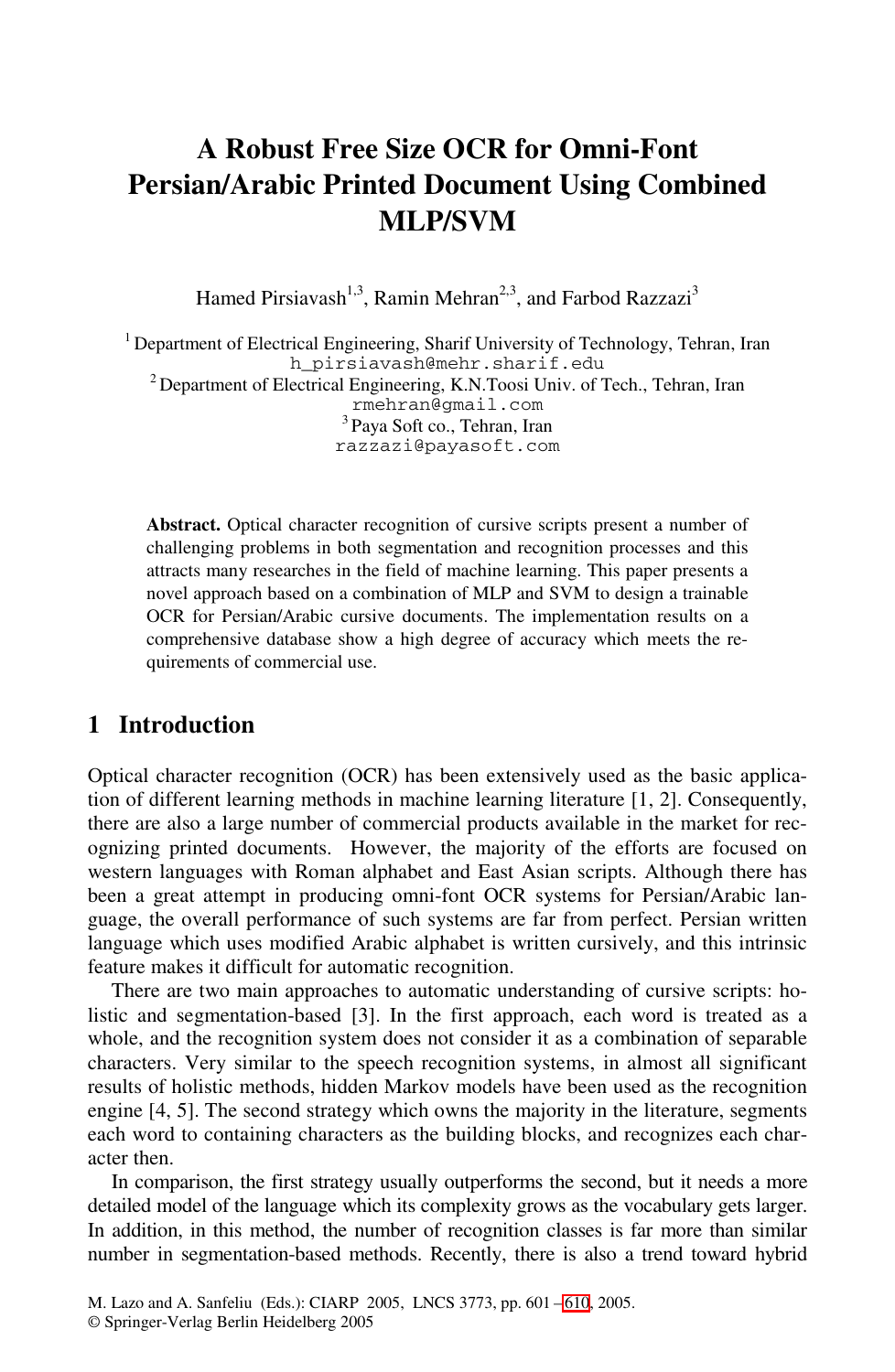methods which incorporates the segmentation and recognition systems to obtain overall results; these methods are usually called segmentation-by-recognition [6, 7].

One of the main concerns of designing every OCR system is to make it robust to the font variations. Thus, successful examples are omni-font recognition systems with ability to learn new fonts from some tutor. In holistic methods, as the OCR problem is considered on the whole, and the system globally uses learning mechanisms, it is easy to transform it into an omni-font learning system. On the other hand, the segmentation-based systems mainly use learning methods only in recognition process, and to the best of our knowledge, the learning systems are never used for the segmentation process in the literature [8]. Usually, human recognizes unfamiliar words by segmenting them and recognizing each character separately to understand the whole word. With this perspective, in this research, the whole task is broken down into two separate learning systems to gain from reduction of complexity in hierarchy as well as adaptability of learning systems.

The layout of this paper is as follows: Section 2 emphasizes on the characteristics of Persian script that were crucial for the design of OCR systems. In section 3, we will discuss the proposed algorithm. Segmentation and recognition modules are described in separate subsections. Section 4 presents implementation details and results. This is accompanied with conclusive remarks and acknowledgements.

### **2 Some Notes on Persian/Arabic Script**

In this section, we will briefly describe some of the main characteristics of Persian/Arabic script to point out the main difficulties which an OCR system should overcome. As one of the main properties, the script consists of separated words which are aligned by a horizontal virtual line called "Baseline". Words are separated by long spaces and each word consists of one or more isolated segments each of them is called Piece of a Word (PAW). On the contrary, PAWs are separated by short spaces, and each PAW includes one or more characters. If one PAW has more than one character, each of them will be connected to its neighbors along the baseline. Fig. 1 shows a sample Persian/Arabic script where *a* represents the space between two different words, and *b* is the short space between PAWs of the first word which is also shown larger in Fig. 2.

In the latter figure, the first PAW on the right, comprises three characters and the second one, on the left, consists of only a single character, and denotes the pen width value which is heuristically equal to the most frequent value of the vertical projection in each line.



**Fig. 1.** Sample of Persian script and virtual baseline shown for demonstration only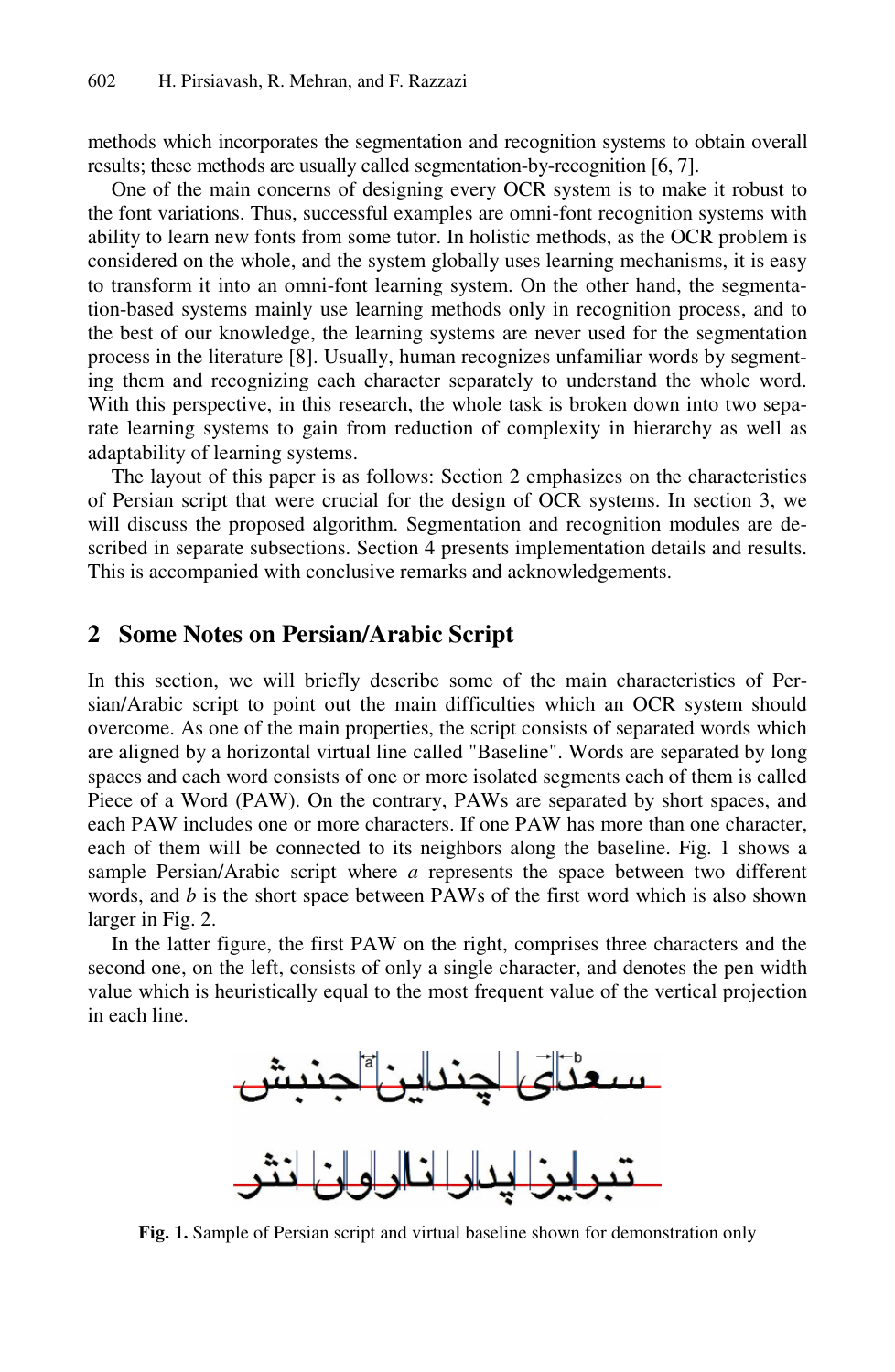

**Fig. 2.** An example of a Persian word consists of two PAWs

### **3 Proposed Algorithm**

The overall block diagram of the system is presented in Fig. 3 which depicts layout analysis, post-processing, and natural language processing (NLP) subsystems in addition to recognition and segmentation blocks. The details of the NLP and layout analysis sections are out of scope of this paper and will not be discussed here.



**Fig. 3.** Overall block diagram

 In our design, we exploited the segmentation-based approach, and we considered some measures to overcome the main weaknesses of it. In addition, we examined different methods for segmentation including a system based on If-Then rules, a fuzzy inference system, and an artificial neural network (ANN) system. Finally, we concluded that an ANN approach with extended features provides the best solutions (Section 3.1). In recognition section, we obtained a definite set of features from each segmented symbol which was fed to a support vector machine (SVM) classification engine to obtain the recognized symbol. Using large margin classifiers enables us to achieve high recognition rates which are in coherence with the best results in the literature [2].

We also decomposed each character of Persian script to more primitive symbols called graphemes. This novel decomposition has decreased the complexity of the recognition and segmentation procedures and has improved the overall result. Few different characters could share a single grapheme, and additionally, several joint graphemes could build a single character. Persian language includes many characters which the only difference they have is the number of dots and placement of them.

To finalize the character recognition task, a post-processing section is implemented to combine the result of grapheme recognition and the number of dots. Besides, this section corrects some common grapheme recognition errors using an embedded confusion matrix. Fig. 4 shows the combination of grapheme recognition and postprocessing brocks with dot recognition module.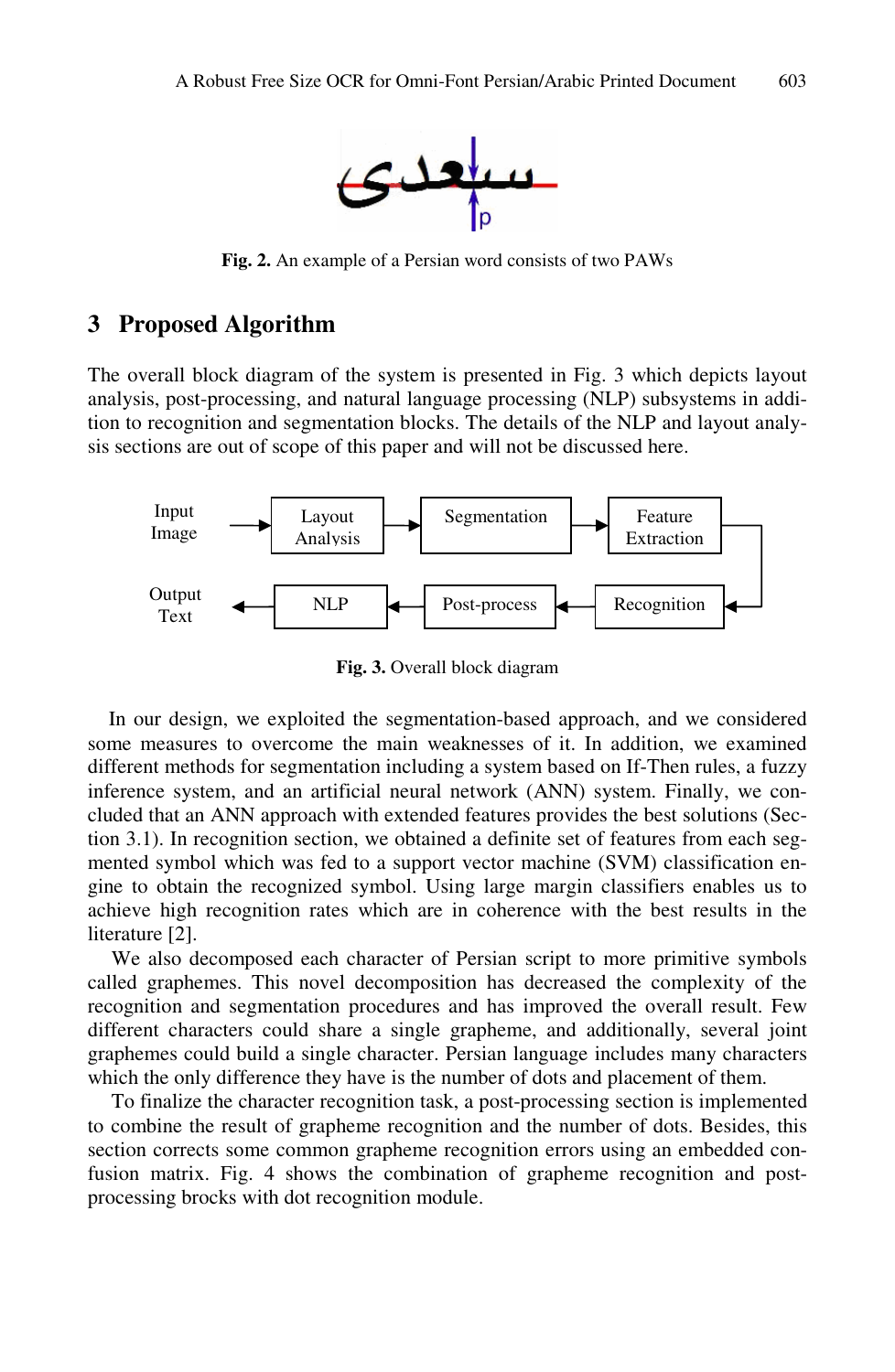

**Fig. 4.** Grapheme recognition subsystem is combined with dot recognition modules and postprocessing blocks to recognize characters

 Before proceeding further, we provide concepts of some frequently used terms in this paper for clarification:

Grapheme: In this research, we refer grapheme to any graphical image that would be a character or a part of it which acts as a fundamental building block of words. This resembles the concept of phonemes in speech, but we don't directly choose them in relation to real phonemes.

Pen tip: The vertical position of the pen in the skeleton PAW image.

Junction points: The horizontal position of the grapheme boundary. Thus, cutting the word at junction points results separated graphemes.

#### **3.1 Segmentation**

The ultimate goal of the segmentation block is to find the exact junction points in each PAW. In this research, three distinct methods have been used for segmentation of the PAWs. The decision about how segmenting a line is based on specific features which are identical for all of these methods, but the decision maker is different.

1- If Then Rule: In this method, we defined some conditional rules to compare the computed features with some predefined thresholds. The results of these conditions have been combined to determine the junction points. We fine-tuned the rule base and thresholds by observing the test results. The following algorithm, describes how we obtain junction points through this If-Then rules.

Initially, the upper contour of the character image is extracted, and its first derivative is computed (Figures 5 and 6). In order to have robust derivatives, neighboring points should participate in the derivative calculation of each point. This is done by using the convolution of the upper contour signal and h(t) which is defined as follows:

$$
h(t) = \begin{cases} t & -n \le t \le n \\ 0 & otherwise \end{cases}
$$
 (1)

 As it is depicted in Fig. 6, in junction points, the derivative of the upper contour has a significant peak. Hence, zero crossings of the second derivative of the upper contour are candidate junction points. On the other hand, the pen tip should be near to the baseline in the junction points; therefore, neighboring pixels of the candidate junction points are searched for black pixels near the baseline. Finally, the obtained points are the junction points.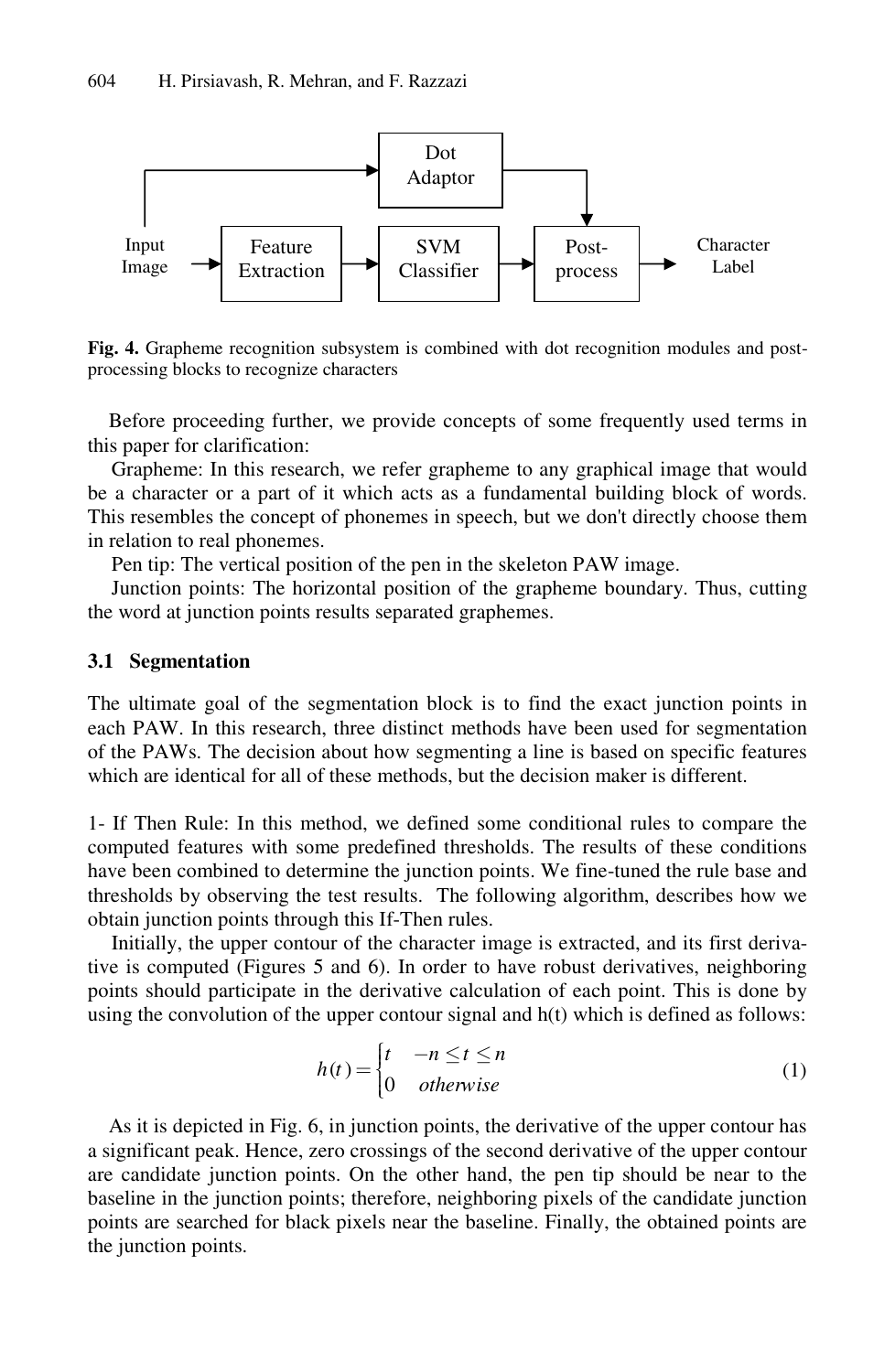

**Fig. 5.** Sample PAW image with contour and vertical projection



**Fig. 6.** Sample PAW image with contour (red) and its derivative (gray)

2. Fuzzy Inference System (FIS): As an alternative to the previous method, FIS is used to determine the junction points with increased robustness. The used features in this method are as follows:

a. Vertical projection of the line image (Fig. 5).

b. The first derivative of the upper contour.

c. The distance of the pen tip from the baseline.

The calculation of the first two features is evident, and we will explain the third  $(f_3)$ in more details. This feature is computed using the weighted average of the pixel values on each column of the image matrix, where the weights are chosen Gaussian functions.

$$
f_3 = \frac{1}{\sqrt{2\pi}\sigma} \sum_{y} e^{\frac{-(y - b\alpha \text{eline})^2}{\sigma^2} \cdot \text{image}(x, y)}
$$
  
where  $\sigma = \frac{\text{penwidth}}{3}$  (2)

These three features are fed to an FIS which is used as a filter to create zero crossings at the junction points. Thus, applying a zero-crossing detector to the output of the FIS will result the junction points.

3. Artificial Neural Network (ANN): Previously explained systems have a short memory in the derivative calculation. Therefore, the final decision for each point depends on values of a small neighborhood of that very point. It is obvious that using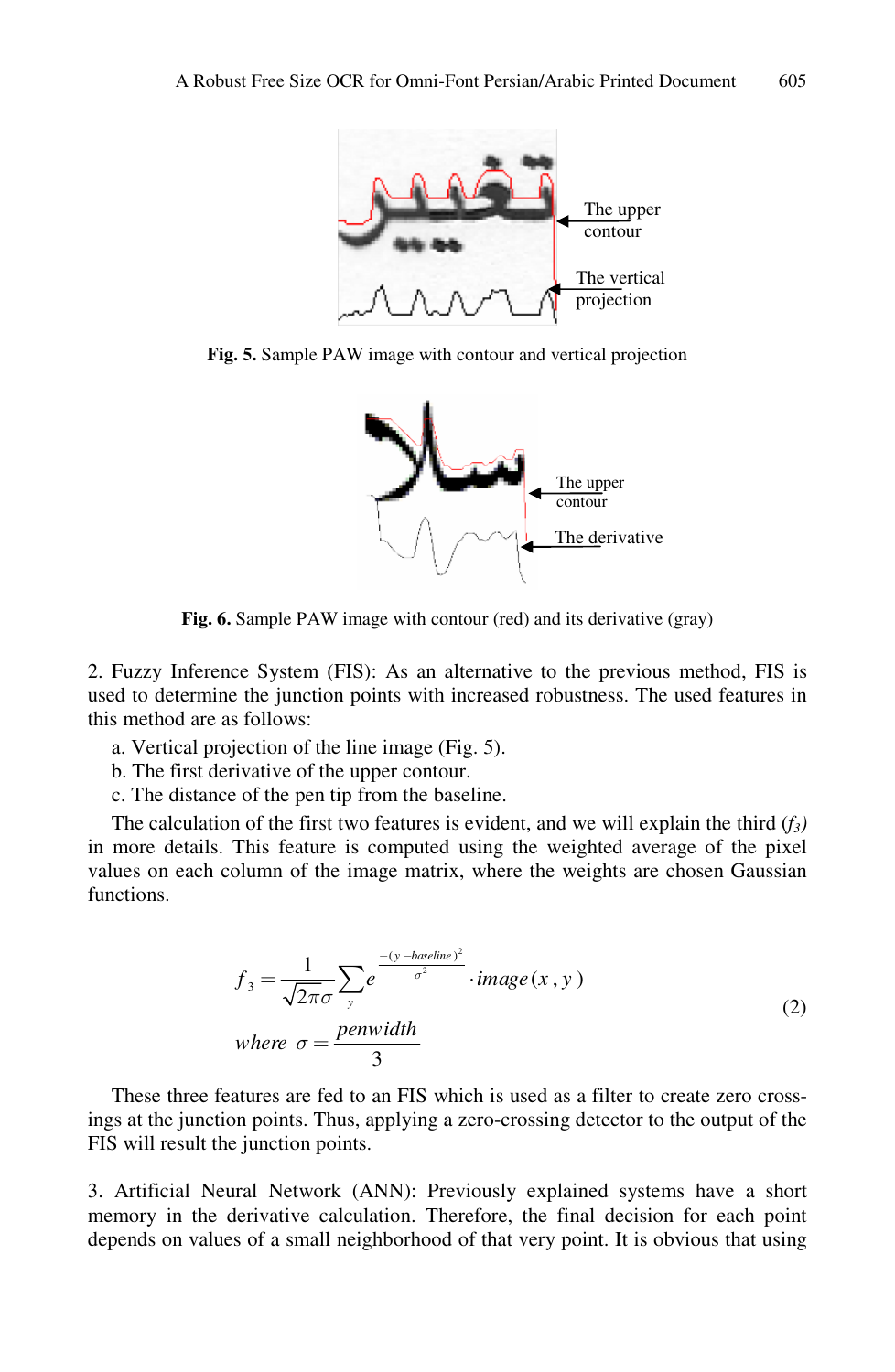a larger neighborhood can result in a more accurate decision. Hence, in the neural network method, features of a large window participate in making decision for its center point. On the other hand, this method uses a learning system to find the junction points. In this approach, similar features to the fuzzy system are calculated over a window of width equal to 4 times the pen width to make a feature vector. Resulting vector is fed to a Multi Layer Perceptrons (MLP) with one output neuron that estimates the probability of the center point being the junction point.

Our train set includes labeled junction points. The target vector of the neural network should be equal to one for the junction points and zero for the others. To assist the learning procedure, a Gaussian function with variance equal to 1/6 times the pen width is placed at each junction point. Although this smoothing reduces the accuracy, the results are quite acceptable (Fig. 7).

In practice, our neural network should have a predefined number of inputs; consequently, the input image is normalized with the pen width value in order to have pen width equal to 5 points in all images. In the implementation stage, the neural network window width is set to 20 i.e. 4 times the pen width. Thus, the neural network has 60 neurons in the input layer and 5 hidden neurons.



**Fig. 7.** Sample PAW image neural network target signal, which is used for training procedure

The described neural network uses a hyperbolic tangent sigmoid as the transfer function in all neurons, and it is trained using the standard gradient decent with momentum training algorithm which has adaptive learning rate [9]. In order to facilitate the training process and escape from the local minimums, a simulated annealing algorithm is added to the training process. The peaks of the neural network output are selected as the candidate junction points. Finally, the neighboring points of the candidates are checked for the location of the pen tip, and the final junction points are specified.

#### **3.2 Recognition**

The task of this section is to recognize the input grapheme image. In Persian script, every letter can have two to four different shapes in respect to their position in their containing PAW. The four different positions are at the beginning, in the middle, at the end, or character as an isolated word. These positions correspond to the connectivity of the letter from left, both sides, right, or no connection respectively. Table 1 shows the example of four different shapes of character "HEH". This fact is addressed in some previous works [6, 10] as one of unique characteristics of Persian/Arabic scripts which increases the literally available 52 characters of Persian script to 134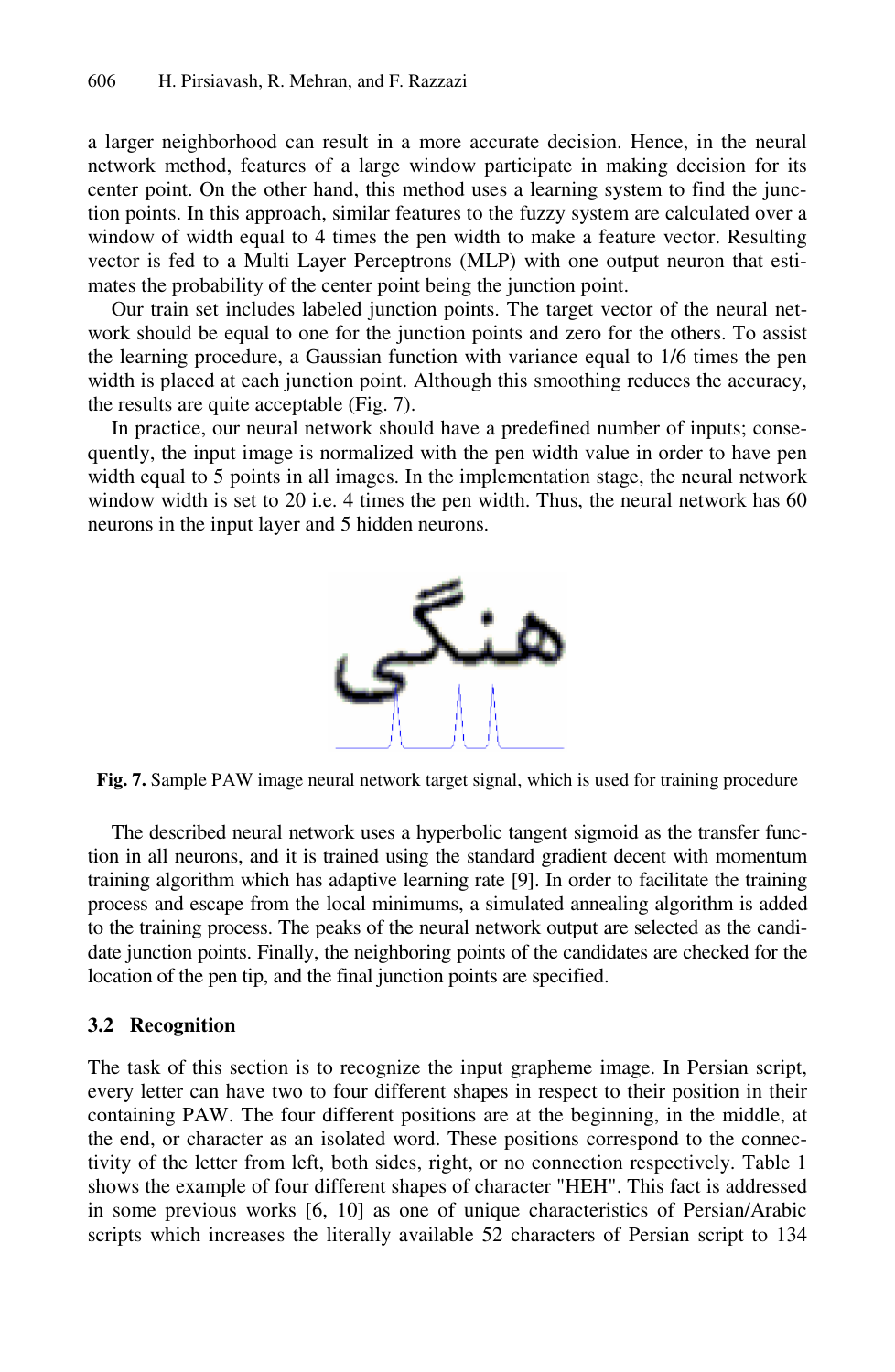different characters in shape. The main idea to overcome this diversity is to recognize the position of characters separately and generate four different recognition systems for each position.

As Table 1 presents, we assigned a group number to each case of character shapes. In contrast to the methods available in the literature, classifiers were designed to recognize graphemes instead of characters in different positions inside words. By introducing graphemes instead of characters, the number of recognition classes reduces from 134 characters to 85 graphemes. Similarly, graphemes have four groups according to their position in the PAW. Meanwhile, a post-processing system is needed to recognize the number and positions of the dots and also the sequence of the graphemes to produce the final recognized characters. As mentioned before, this strategy helps simplifying the segmentation section and decreases the complexity of the classification process significantly.

**Table 1.** Four possible shapes of a character in a PAW and corresponding character group of each shape and its connectivity direction

| Group<br>Number           |      |      |       |      |
|---------------------------|------|------|-------|------|
| Character<br>"HEH"        | ھ    |      |       |      |
| Connectivity<br>Direction | Left | Both | Right | None |

**Table 2.** Some characteristic features for grapheme recognition

| $\dot{i}$ | <i>Feature Vector</i> $(F_i)$                                              |
|-----------|----------------------------------------------------------------------------|
| $1 - 7$   | Moment invariant Hu features $[13, 15]$ .                                  |
| 8         | (The variance of the horizontal projection) / (The variance of             |
|           | the vertical projection)                                                   |
| 9         | (The number of the black pixels in the upper half of the image)            |
|           | / (The number of black pixels in the lower half of the image)              |
| 10        | (The number of black pixels in the right half of the image) /              |
|           | (The number of black pixels in the left half of the image)                 |
| 11        | (The number of black pixels in the whole image) / (Area of                 |
|           | the bounding box of the image)                                             |
| 12        | (The width of the bounding box of the image) / (The height)                |
|           | of the bounding box of the image)                                          |
| 13        | (The variance of the horizontal projection of the upper half               |
|           | of the image) / (The variance of the horizontal projection of the          |
|           | lower half of the image)                                                   |
| 14        | The 2-D standard deviation of the image                                    |
| 15-34     | The elements of the vectors that are extracted from the chain code [14] of |
|           | the contour of the thinned image $[12]$ .                                  |
| 35-37     | Quantitative measures of curvatures of the thinned image.                  |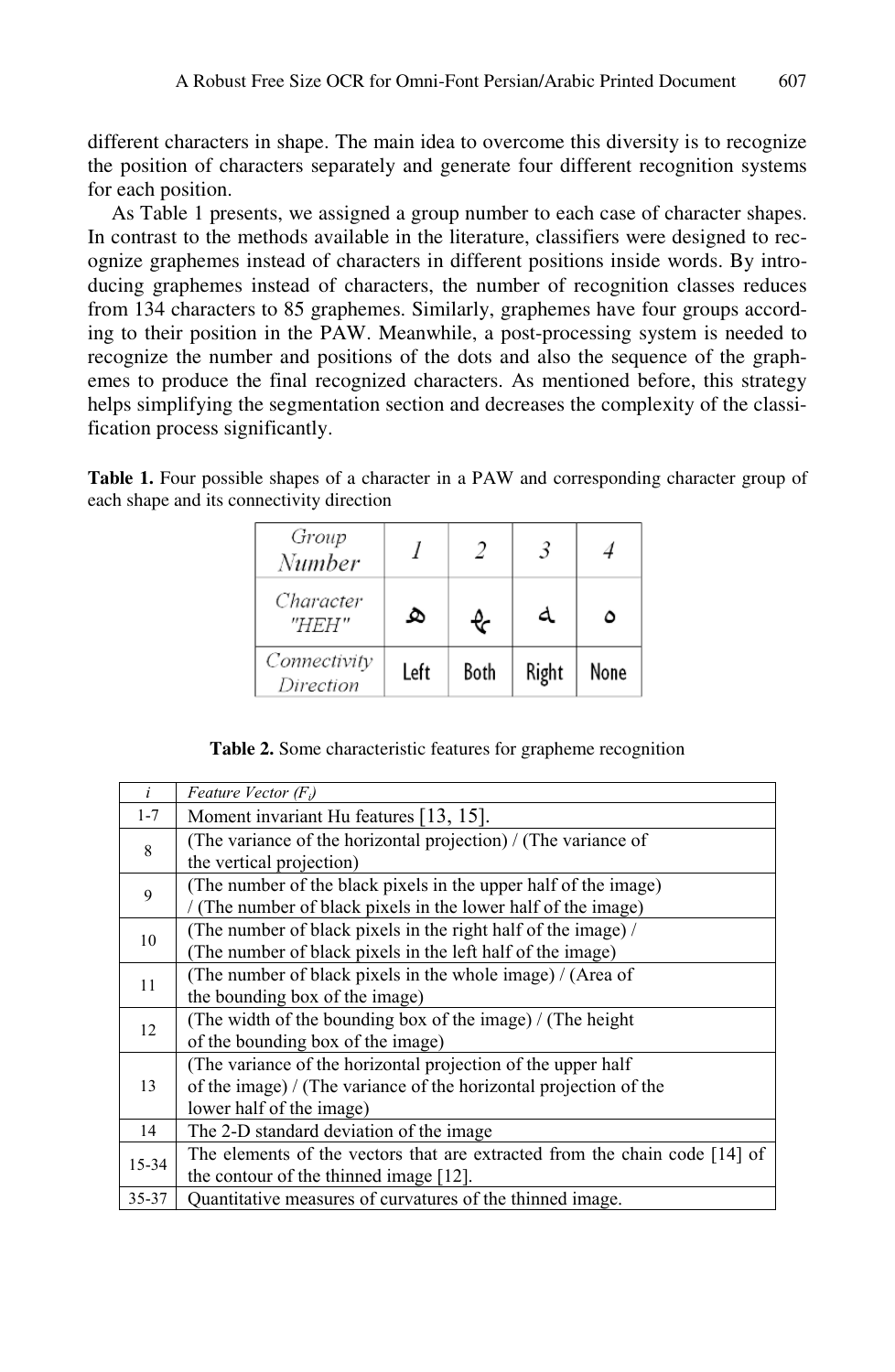For every grapheme image, a feature vector of length 50 is computed which consists of normalized values of both statistical and structural features. The former is mainly gathered from the statistical distribution of the grapheme skeleton, while the latter is mostly related to the shape and morphological characteristics of Persian script [10, 11].

In addition to some new features specially designed for the printed script recognition, we used a number of features from our previous work on designing a recognition system for isolated handwritten Persian characters [12]. Table 2 provides some of the characteristic features extracted from binary image in brief.

We used an SVM classifier with RBF kernel and parameters listed in Table 3 which are optimized by cross-validation.

| Group | Kernel     | $\gamma$   | с   | <b>SVs</b> | Classes |
|-------|------------|------------|-----|------------|---------|
|       | <b>RBF</b> | 0.01       |     | 1195       | 13      |
|       | <b>RBF</b> | 0.01       | 2.2 | 951        | 12      |
|       | <b>RBF</b> | 0.01       | 2.2 | 930        | 20      |
|       | <b>RBF</b> | $\rm 0.01$ |     | 1664       | 40      |

**Table 3.** SVM optimized parameters

### **4 Implementation and Results**

In order to have confidential results, a comprehensive database of characters is needed, and since there was no standard dataset available for Persian script, we decided to build it from scratch. For our OCR system with segmentation-based strategy which uses learning systems in both recognition and segmentation sections, two different datasets are needed. First set should include the train and test samples of labeled PAWs for neural network which performs segmentation task and the second set should contain labeled graphemes for the SVM classifier. To achieve higher recognition rates, we decided to gather the second set based on the behavior of the neural network segmentation process. Hence, we carried out following procedures to create those two datasets.

At the first move, we designed a primitive segmentation system based on the If-Then rules, and used this system to segment about 40 pages of Persian script from daily newspapers in different font types. Since the results of such segmentation system was not satisfactory, we developed software for manually verifying the results of that primitive segmentation system. Therefore, a labeled dataset has been created for learning perfect segmentation procedure and evaluating different segmentation methods.

On the way to have complete datasets, we trained the segmentation neural network with the first set, and used this system to segment a large number of printed documents in 20 fonts to create four groups of grapheme database. Fig. 8 shows an example of some of these fonts. This dataset is also verified to have a complete multi-font labeled dataset of Persian printed documents. Our database compromises 40,000 sample PAWs for segmentation and 170,000 graphemes. The train and test sets are chosen uniformly random with ratio of 1/3.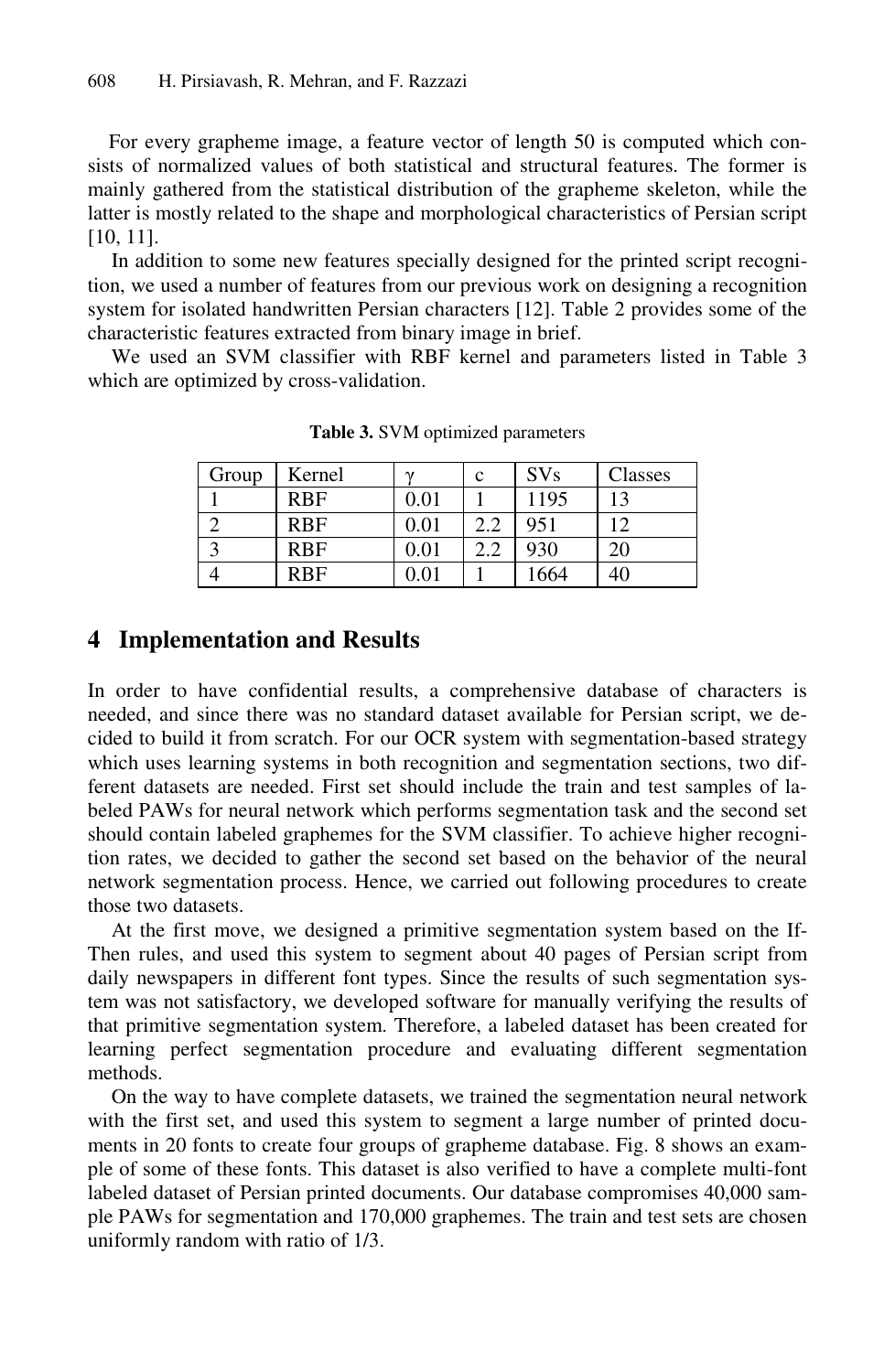A prototype system is implemented in MATLAB environment. The neural networks implementation is based on MATLAB Neural Network toolbox, and the SVM classification is built with the help of OSU-SVM toolbox. To speed up the algorithms and increase the efficiency, the overall system is implemented in Delphi platform. In addition, a modified version of Lib-SVM library is used in Delphi implementations.

Tables 4 to 6 provide the detailed results of our system for segmentation, recognition, and overall results.

| Segmentation | Train set | Test set |
|--------------|-----------|----------|
| If Then Rule |           | 89%      |
| FIS          |           | $91\%$   |
| NN           | $994\%$   | 7%       |

**Table 4.** Correct segmentation rate

| Group | Samples | Train set | Test set |
|-------|---------|-----------|----------|
|       | 43521   | 99.6%     | 99.5%    |
|       | 38562   | 99.8%     | 99.3%    |
|       | 39452   | 99.8%     | 99.6%    |
|       | 48521   | 99.1%     | 98.3%    |

#### **Table 5.** Grapheme classification rate

#### Table 6. Overall recognition tate

| $T$ vne   | Train set after NLP      | Test set |
|-----------|--------------------------|----------|
| Character | $\overline{\phantom{a}}$ | 99.2%    |
| Word      | 95.46%                   | 91.09%   |

از لای در نگاهی به بیرون می|ندازم آسمان یاک و شیشهای است یا چشمهایم به دلیل ترس واضح مي بينند؟ اتعكاس نور سفيد چراغهاي گازي شهرداری را کف آسفالت خیابان میبینم. در را که بیشتر باز می کنم سایه درختان را می بینم که ولو شدهاند توی پیادهروی خلوت. این سایهها چرا تیرهتر از همیشهاند؟ صدایی میشنوم ریز ریز **که از دور میآید. انگار صدای استفراغ کردن** ب<u>م</u>ه\ی که دیگر <u>می</u>زی توی ش*ک*ه\ش ن*مـا*نده و یکی با مشت بکوبد توی شکمش.

**Fig. 8.** Example of a Persian script with different font types in each line